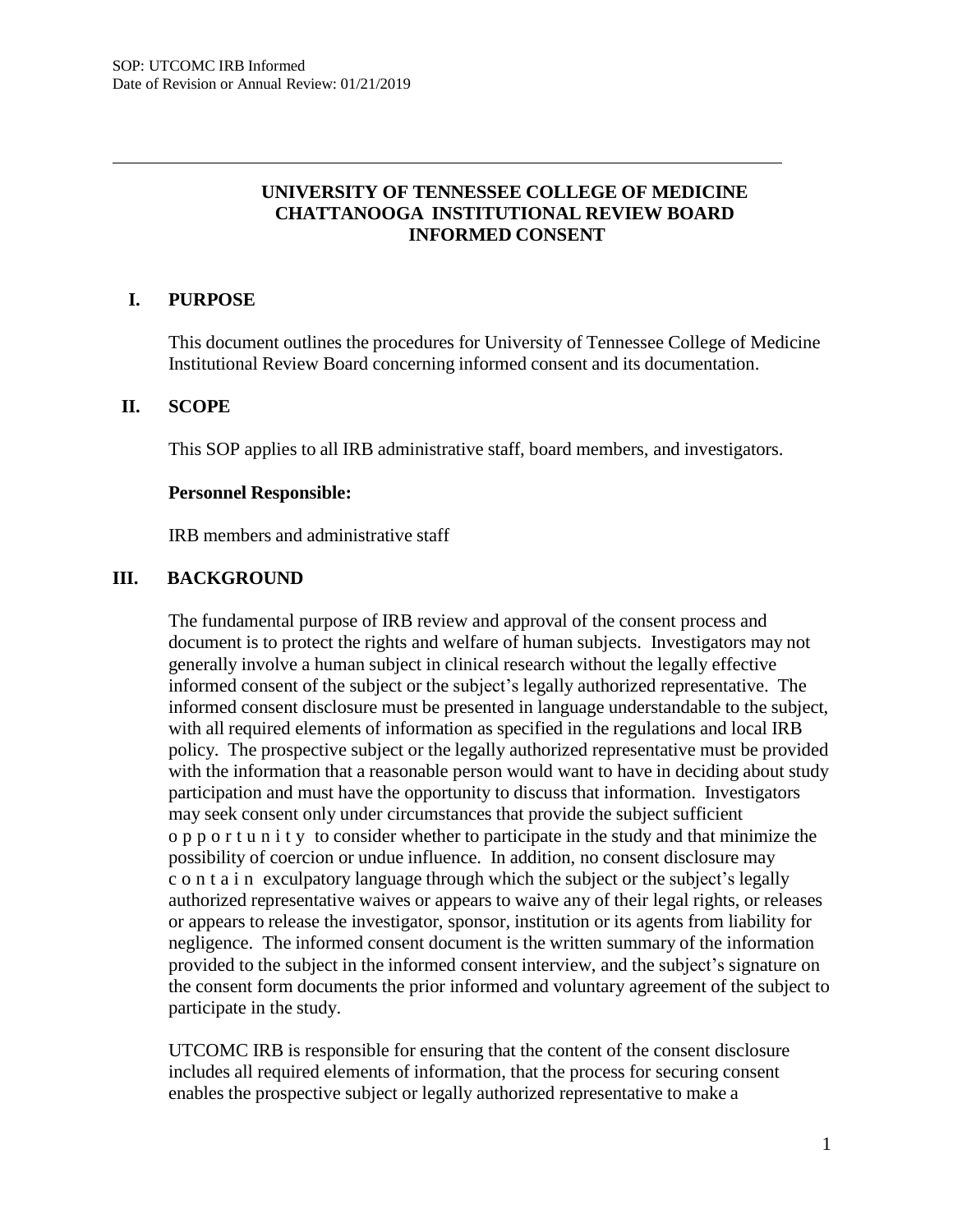knowledgeable and voluntary decision, and that the process of securing consent is properly documented. UTCOMC IRB also has the authority to audit investigators and/or observe the informed consent process to assure that consent is obtained and documented, and that records are maintained, in accordance with this standard operating procedure.

This policy is not intended to limit the authority of a physician to provide emergency medical care, to the extent that the physician is permitted to do so under any applicable Federal, state, or local laws (including tribal laws passed by the official governing body of an American Indian or Alaska Native tribe). The informed consent requirements of this policy are also not intended to preempt any applicable Federal, state, or local laws (including tribal laws passed by the official governing body of an American or Alaska Native tribe) which require additional information to be disclosed in order for informed consent to be legally effective.

### **In Accordance With:**

## **For studies approved under both the revised and pre-2018 Common Rule:**

45 CFR 46.109; 45 CFR 46.111; 45 CFR 46.116; 45 CFR 46.117;

### **For FDA-regulated studies:**

21 CFR 11, 21 CFR 50.20, 50.25 and 50.27; 21 CFR 56.109, 56.111, and 312.62;

Applicable state and local laws.

FDA IRB Information Sheets: Guide to Informed Consent, 1998 located at <http://www.fda.gov/RegulatoryInformation/Guidances/ucm126431.htm>

FDA IRB Information Sheets: Frequently Asked Questions on Informed Consent Process and Informed Consent Document Content <http://www.fda.gov/oc/ohrt/IRBS/faqs.html>

OHRP Guidance on Informed Consent located at [http://www.hhs.gov/ohrp/regulations](http://www.hhs.gov/ohrp/regulations-)and-policy/guidance/informed-consent/index.html

OHRP FAQs on Informed Consent located at https:/[/www.hhs.gov/ohrp/regulations-and-policy/guidance/faq/informed-](http://www.hhs.gov/ohrp/regulations-and-policy/guidance/faq/informed-)

consent/index.html

*Compliance with this policy also requires compliance with state or local laws or regulations that provide additional protections for human subjects.*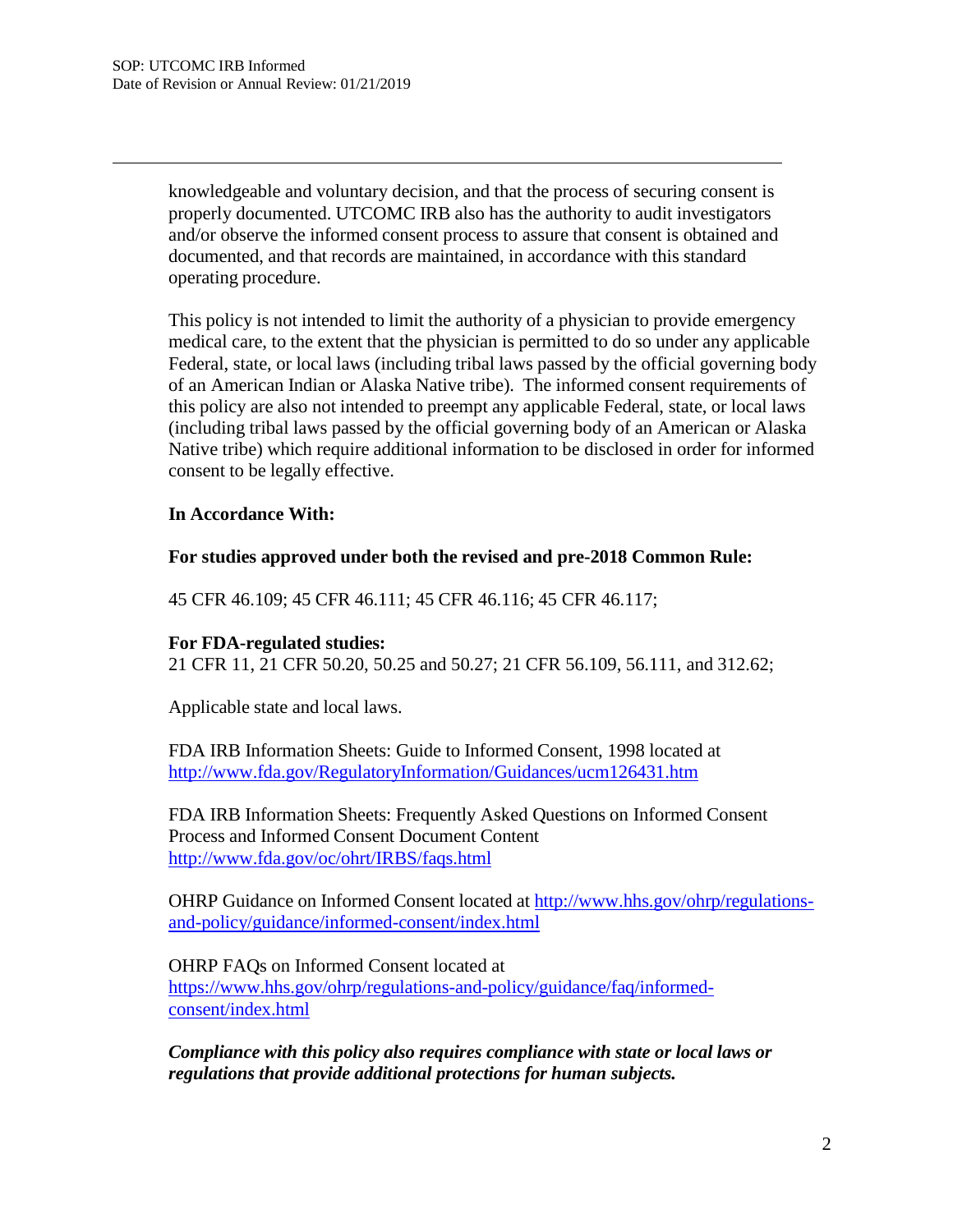## **IV. PROCEDURES**

### 1. **General Requirements for Informed Consent**

General requirements for adequate informed consent and documentation of consent include the following:

- a. Before involving a human subject in research covered by this policy, an investigator must obtain the legally effective informed consent of the subject or the subject's legally authorized representative, unless a waiver has been granted.
- b. An investigator shall seek such consent only under circumstances that provide the prospective subject or the representative sufficient opportunity to consider whether or not to participate and that minimize the possibility of coercion or undue influence.
- c. The information that is given to the subject or the representative shall be in language understandable to the subject or the representative.
- d. The prospective subject or the legally authorized representative must be provided with the information that a reasonable person would want to have in order to make an informed decision about whether to participate, and an opportunity to discuss that information.
- e. No informed consent disclosure, whether oral or written, may include any exculpatory language through which the subject or the representative is made to waive or appear to waive any of the subject's legal rights, or releases or appears to release the investigator, the sponsor, the institution or its agents from liability for negligence.
- f. Investigators are responsible for assessing the subject's capacity to consent.
- g. The PI must specify on the Initial Smart Form Application in IRBNet who has the authority to obtain informed consent. Only persons listed in section 2.0 of the application and denoted as persons who "will obtain consent" may conduct the informed consent interview and obtain consent of prospective subjects. The PI must also specify whether or not informed consent will be secured from legally authorized representatives in some or all cases.
- h. The consent process is a vital component of the investigator's ongoing relationship with the subject. Essential components of the consent process are:
	- i. An ongoing, open discussion of the research study, including risks, benefits, procedures, and alternatives, appropriate to the subject and the study;
	- ii. Ample opportunity for the subject to ask questions and to have them answered;
	- ii. An explanation that the subject's participation is voluntary and that the subject can decline to participate;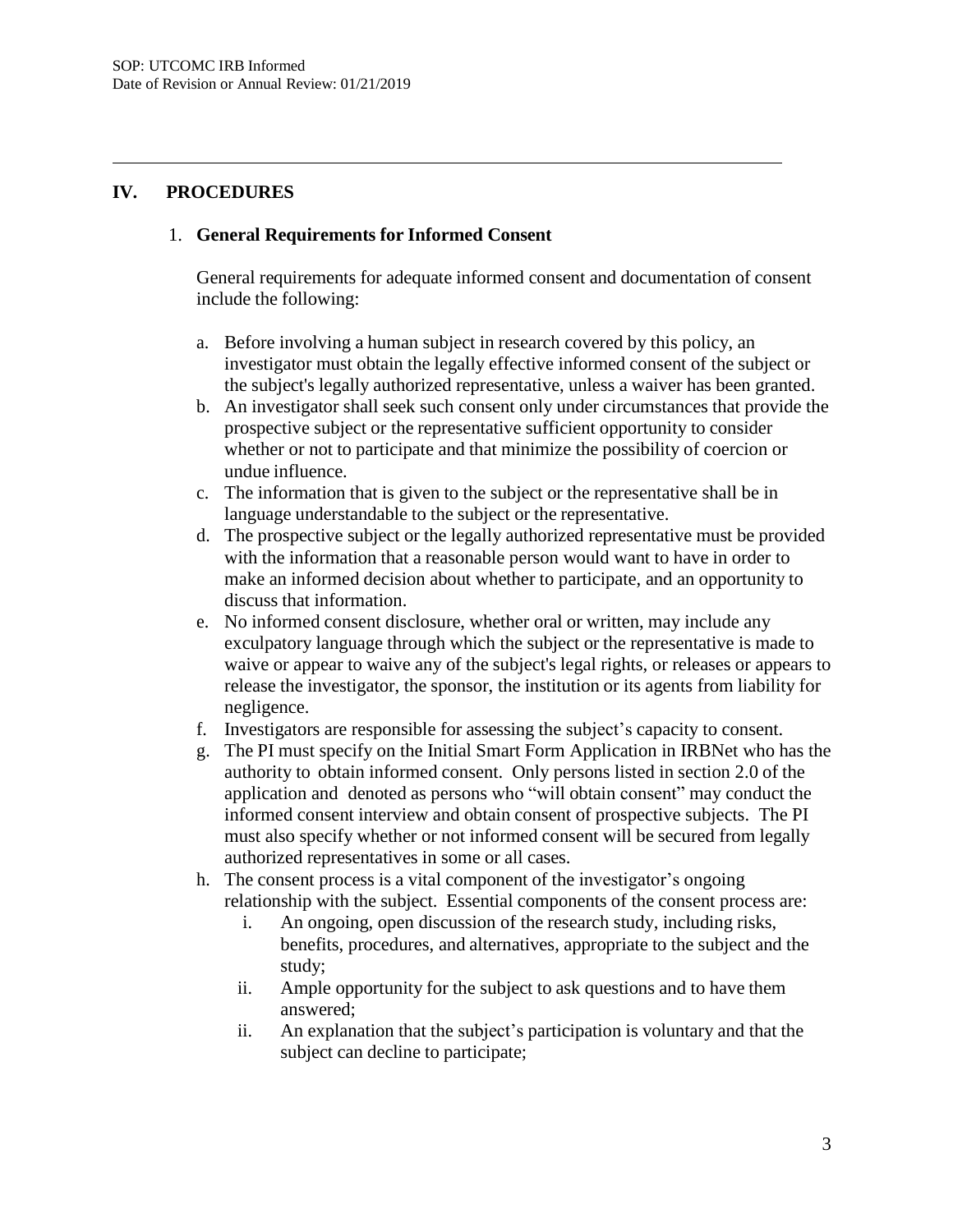- iii. Formally obtaining the subject's consent or dissent; and
- iv. Proper documentation of the consent process.
- i. The process of obtaining informed consent must normally involve an informed consent interview conducted in person. Inviting the subject to read and sign the consent form is not sufficient for securing informed consent. The informed consent interview should involve disclosure of the main elements of the consent information and a determination that the subject (or legally authorized representative) adequately comprehends the information provided. The proceedings of the informed consent interview should be documented in the research record, along with including the original signed consent form (or an electronic copy of the signed original, as long as the controls delineated in 21 CFR 11.10 are in place for the closed system in which the electronic copy is stored). A written copy of the consent document must be given to the subject. Any alteration of this process must be requested as an alteration of informed consent under 45 CFR 46.116(f) (45 CFR 46.116(d) under the previous Common Rule), with a justification that establishes that the conditions for approving an alteration are satisfied.

## 2. **Required Informational Elements of the Main Consent Form**

UTCOMC IRB will review each informed consent document and revisions to the document to assure that it contains the information required by the IRB consent form templates, including the following elements as required by federal regulations and local policy:

- a. The informed consent document must begin with a concise and focused summary of the key information that is most likely to assist a prospective subject or legally authorized representative in understanding the reasons why one might or might not want to participate in the research. This part of the informed consent document must be organized and presented in a way that does not merely provide lists of isolated facts, but rather facilitates comprehension. The summary should:
	- i. Include a statement that the activity involves research;
	- ii. Provide an explanation of the purposes of the research;
	- iii. When applicable, that a description of the trial will be available at http://www.ClinicalTrials.gov;
	- iv. Describe the main procedures involved in the study, including any that are experimental. The expected duration of the subject's participation should be explained. Any procedures being done for research purposes only should be identified.
	- v. Describe in lay terms the most common (highest in frequency) physical risks of the research procedures (including drug/device administration) and the most serious physical risks (greatest in magnitude), even if the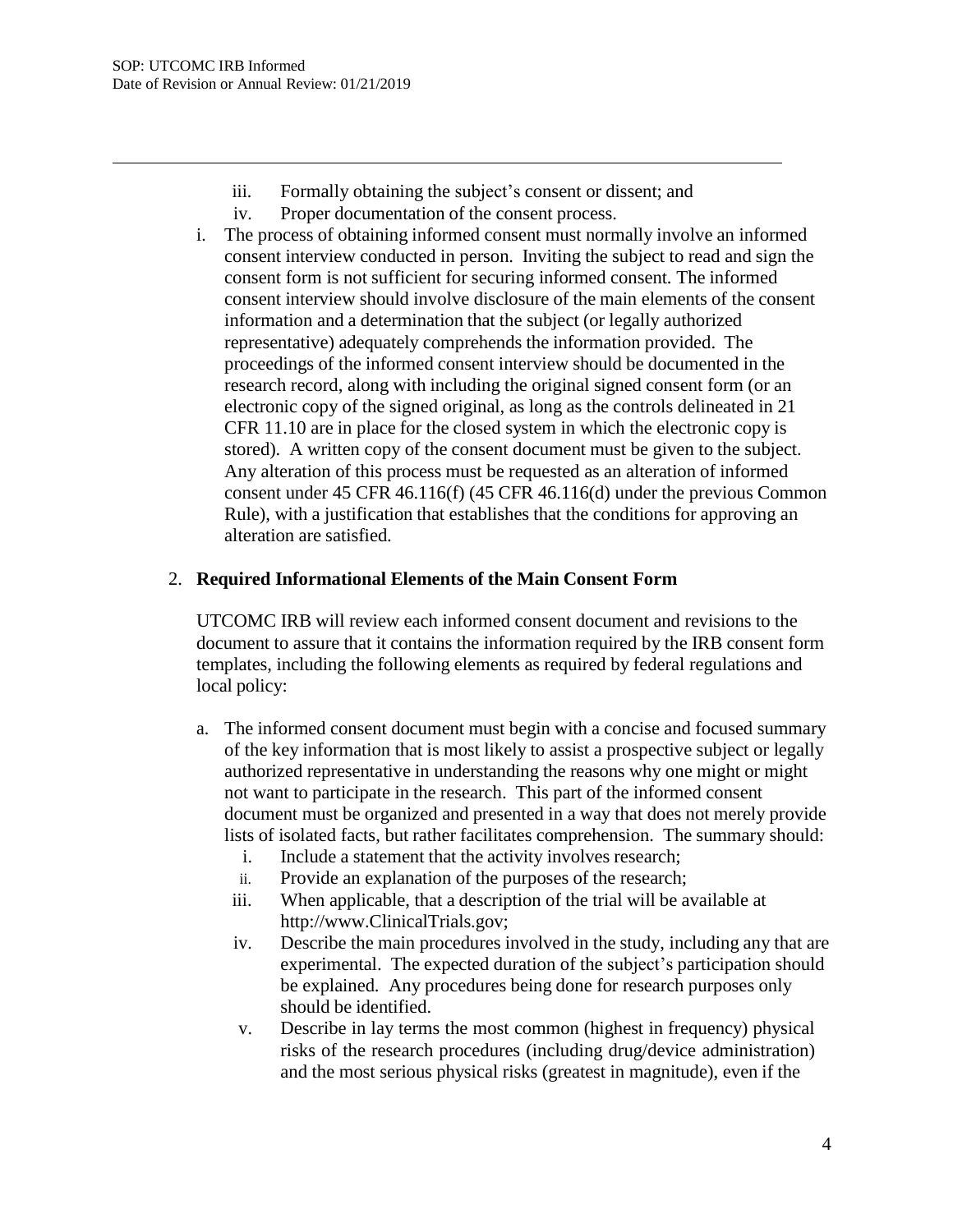latter rarely occur. Any serious psychological, social, or economic risks should also be described.

- vi. Indicate the possible benefit for the subject and the ways in which the study has the potential to develop medical knowledge important to society. If there are no direct benefits to subjects associated with participation in the study, then this should be clearly stated.
- vii. Disclose appropriate alternative procedures or courses of treatment (if any) that may be advantageous to the subject.
- viii. State that participation is voluntary and that refusal to participate or a decision to discontinue participation will involve no penalty or loss of benefits to which the subject is otherwise entitled.
- b. A detailed description of the procedures involved in the study that:
	- i. Indicates the number of subjects participating overall and locally in the study.
	- ii. States the location(s) at which the research will be performed.
	- iii. Describes in detail all procedures performed at each study visit.
	- iv. For studies involving biospecimens, when it is possible that genetic analysis may be performed, state whether the research will (if known) or might include analyses of the genetic makeup of subjects. This might include sequencing to determine the differences between subjects in terms of disease severity, likelihood of disease progression, and so forth; sequencing of genes that may indicate a disease susceptibility heretofore unknown to the subjects; sequencing to determine pharmacogenomic phenotypes; and whole genome sequencing, i.e., sequencing of a human germline or somatic specimen with the intent to generate the genome or exome sequence of that specimen. Include an explanation of what genes are and why they may be of interest to investigators.
	- v. Explains whether clinically relevant results, including individual research results, will be disclosed to subjects, and if so, under what conditions.
	- vi. Includes a statement of the anticipated circumstances under which the subject's participation may be terminated by the investigator without regard to the subject's consent.
	- vii. Provides an explanation of the consequences of a subject's decision to withdraw from the research and procedures for orderly termination of participation by the subject.
- c. A full explanation regarding the risks of study participation, including:
	- i. A description of any reasonably foreseeable risks or discomforts for the subject, including their probability, magnitude, duration and reversibility.
	- ii. A statement that particular treatments or procedures may involve risks to the subject that are currently unforeseeable.
	- iii. A statement that the research may involve risks to subjects which are currently unforeseeable, that any new information that may relate to the subject's willingness to continue participation will be provided to the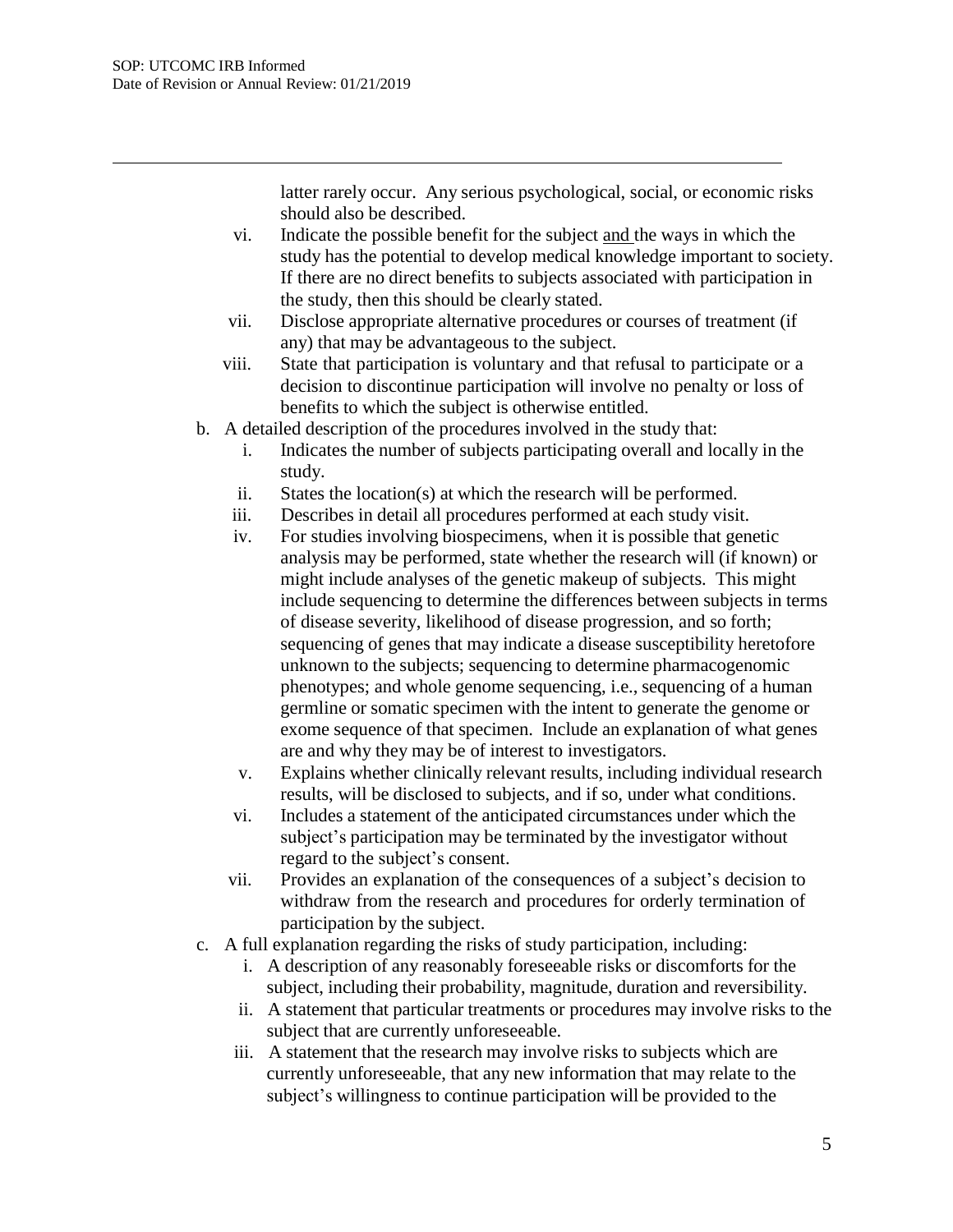subject, and that the subject may be asked to sign a new consent form if this occurs.

- iv. A statement that the particular treatment or procedure may involve risks that are currently unforeseeable to an embryo or fetus, if the subject is or may become pregnant, and specific language regarding contraception (including information for male and female participants if applicable).
- d. A section describing the provisions for the protection of the confidentiality of subject data. This section must also include:
	- i. The HIPAA subject authorization template.
	- ii. The protections afforded by the Genetic Information Non-Discrimination Act, if genetic information is being obtained or used.
	- iii. The protections afforded by a Certificate of Confidentiality, if one has been obtained for the research.
	- iv. For any research that involves the collection of identifiable private information or identifiable biospecimens, one of the following statements:
		- a) A statement that identifiers might be removed from the identifiable private information or identifiable biospecimens and that, after such removal, the information or biospecimens could be used for future research studies or distributed to another investigator for future research studies without additional informed consent from the subject or the legally authorized representative, if this might be a possibility; or
		- b) A statement that the subject's information or biospecimens collected as part of the research, even if identifiers are removed, will not be used or distributed for future research studies.
- e. An explanation as to whether any compensation and an explanation as to whether any medical treatments are available if injury occurs and, if so, what they consist of, or where further information may be obtained.
- f. A statement whether the Investigator or Institution will or will not receive compensation to cover administrative costs.
- g. An explanation of whom to contact for answers to pertinent questions *(include names and phone numbers)*: about the research (the principal investigator); about the subject's rights (an IRB Chairperson or Administrator); and whom to contact in the event of a research-related injury (the principal investigator).
- h. An explanation of whether subjects will be paid for their participation, including the amount and schedule of payments.
- i. An explanation of whether profit-making activities might result from commercialization of the information and/or specimens collected during the research study (e.g., the development of a marketable diagnostic test), and whether subjects will share in any profits deriving from these activities.
- j. A description of any additional costs to the subject that may result from participation in the research, including a statement that some insurance and/or other reimbursement plans may not fund or cover care that occurs in a research context.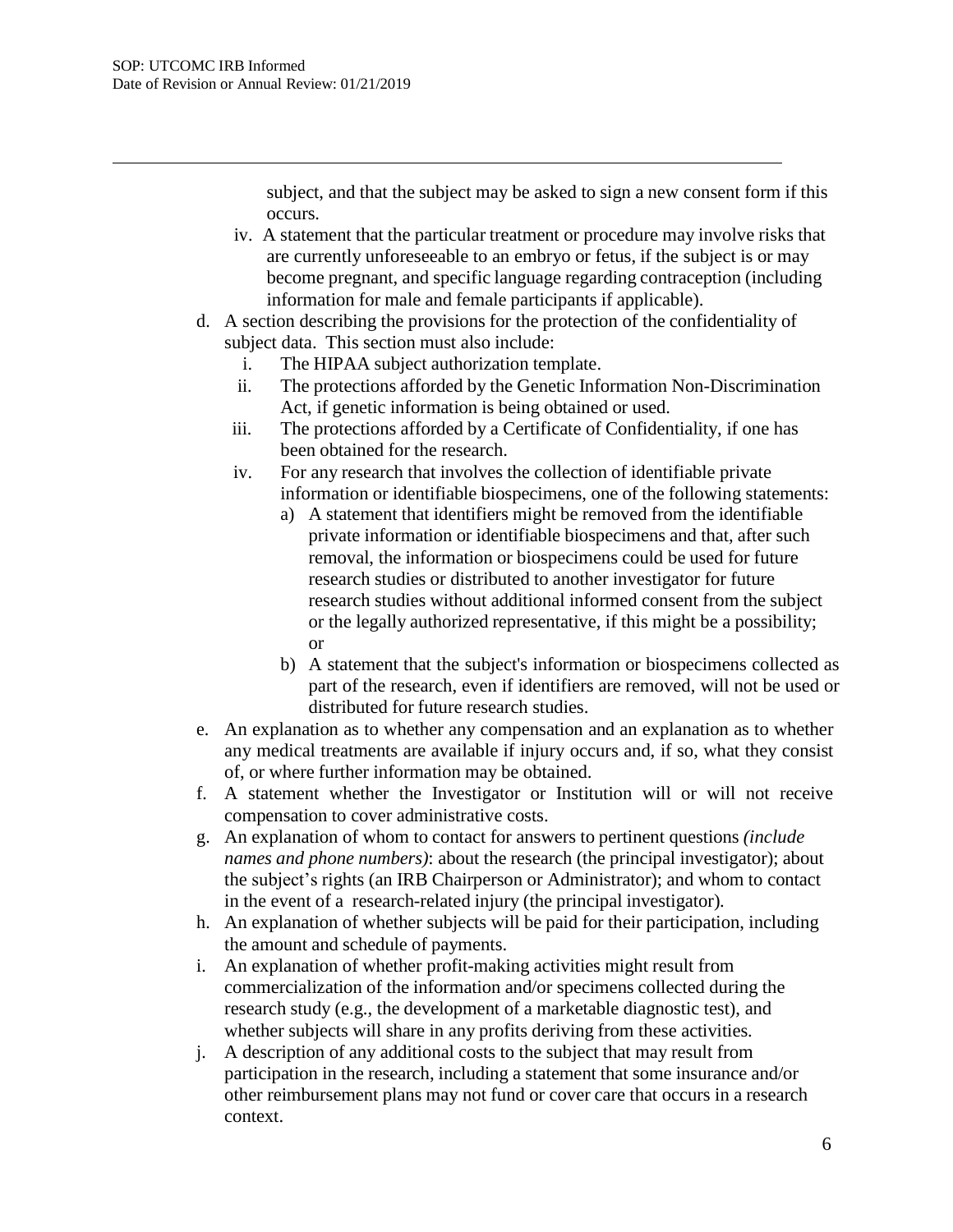- k. A description of any conflicts of interest, as defined under University policy, that one or more individuals among the key study personnel (including their spouses, parents, or children) may have in relation to the sponsor of the research.
- l. A request for the subject to permit future contact with the investigator, if applicable.
- m. A statement that subjects will be provided a copy of the consent form.
- n. Dated signature lines to permit verification that consent was obtained prior to participation in any study-related procedures.
- o. UTCOMC IRB may require additional information be given subjects when such information would enhance protection for the rights and welfare of the subjects.

## 3. **Formatting of the Main Consent Form Document**

Requirements for the formatting of informed consent documents include the following:

- a. The consent form must normally be prepared in accord with the UTCOMC IRB Main Consent Form Template available under the Library Tab in IRBNet
- b. Number pages 1 of 5, 2 of 5, etc.
- c. Insert a line for the research subject's initials or initials of the LAR  $($ ) at the bottom of all pages except the signature page (where the line for initials is permitted, but not necessary).
- d. Add to the bottom of each page of the consent form a "Version date ". (This date changes whenever a revision is made to the consent form.)
- e. The document must be written in language understandable to the subjects (for most studies, this would be approximately an  $8<sup>th</sup>$  grade readability level).
- f. Consent forms must be written in the  $2<sup>nd</sup>$  person (you).
- g. UTCOMC IRB requires the following signature lines on the informed consent document:
	- i. Signature, Printed Name and date/time for the subject or subject's legally authorized representative; if a legally authorized representative is used, then a line must also be included for specifying the relationship of the legally authorized representative to the subject;
	- ii. Signature, Printed Name and date/time for the person obtaining informed consent;
	- iii. Signature, Printed Name and date/time for the principal, collaborating, or sub-investigator; and

iv. Signature, Printed Name and date/time for the assent of adult subjects (if applicable).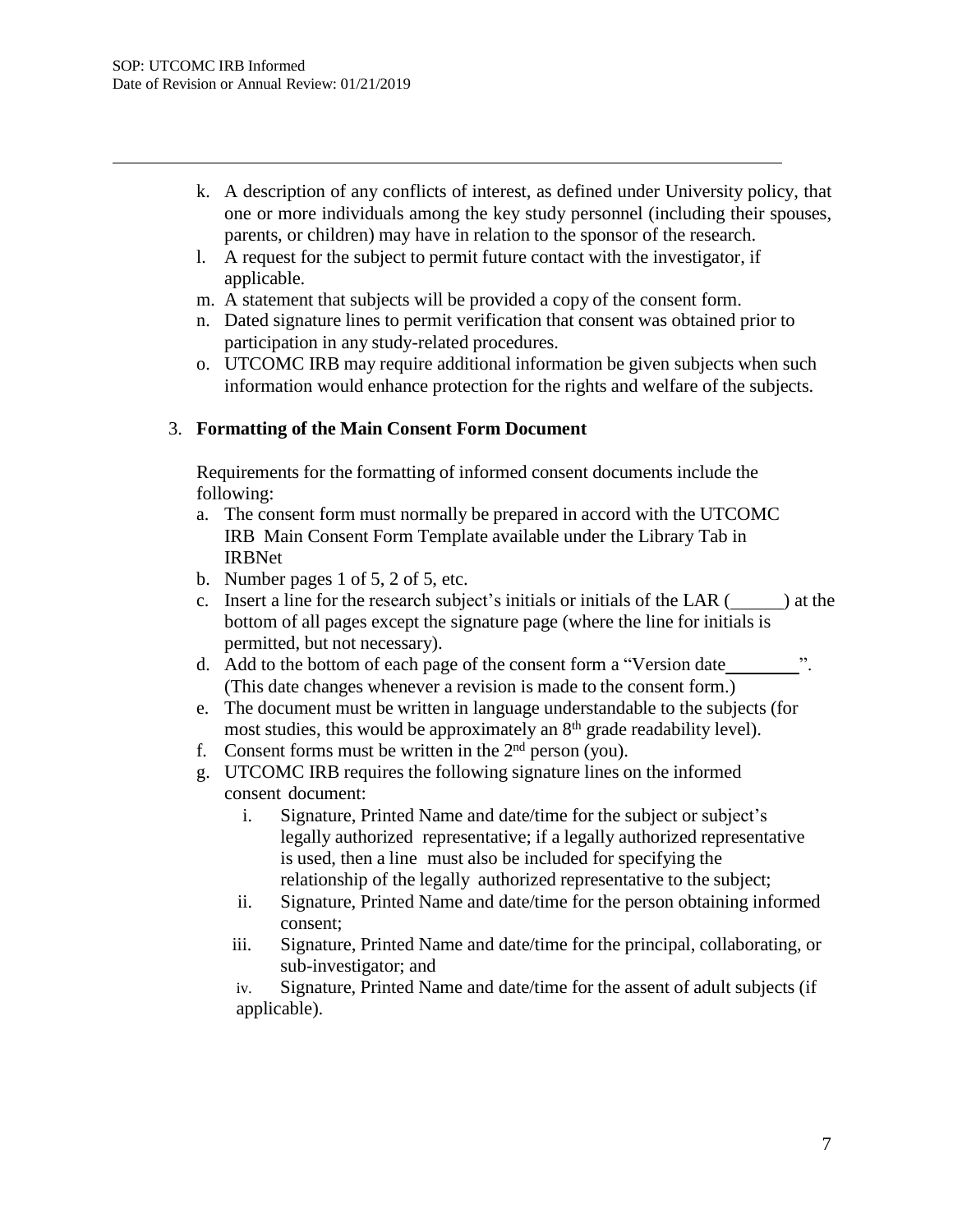### 4. **Written Documentation of Informed Consent**

- a. UTCOMC IRB requires the following signatures to be obtained and dated/timed by the signatory on the informed consent document:
	- i. Subject or legally authorized representative; and
	- ii. The person obtaining consent who is informed and knowledgeable about the study and study requirements, and authorized in the approved application to conduct the informed consent interview;
	- iii. A witness if a Pediatric subject is enrolled or if an LAR is used; and
	- iv. The principal, collaborating, or sub-investigator who attests to the best of his/her knowledge that the informed consent process has been properly conducted and completed.
- b. If a subject is cognitively capable of consenting to his/her participation in the research study but cannot physically sign the consent page (for example, due to paralysis), he/she can verbally indicate that he/she consents and can designate a representative (for example, a relative, hospital patient advocate, social worker, etc.) to sign the consent line (not the LAR line) for him/her, provided the latter party is not involved in the actual conduct of the study. The representative may sign the subject's name on the consent line and then sign his/her own name beside it in parentheses. Alternatively, video and/or audiotaping of the process may be utilized with the permission of the individual and in accordance with the institution's policies. The need to alter the consent process and the actual procedures used should be explained and documented in the consent discussion notes in the research record, including a description of the identity of the person to whom the authorization has been given.
- c. The person obtaining consent and the Witness (if applicable) should sign the consent form at the time he/she obtains consent from the subject or legally authorized representative. The UTCOMC IRB requires the signature of the principal, collaborating, or sub- investigator within 72 hours of the subject's entry into the study.
- d. UTCOMC IRB requires that the investigator place the original of the signed informed consent document (or an electronic copy of the signed original, as long as the controls delineated in 21 CFR 11.10 are in place for the closed system in which the electronic copy is stored) in the research records for the study.
- e. A copy of the consent form must also be provided to the subject or the subject's legally authorized representative at the time of consent to participate in the study.
- f. A copy of the consent form should also be placed in the subjects Medical Record.
- g. UTCOMC IRB will affix a new stamp on the approved informed consent form, and for studies that require continuing review, a date of expiration. Only the current stamped, and when applicable, unexpired, consent form may be used to secure written documentation of informed consent.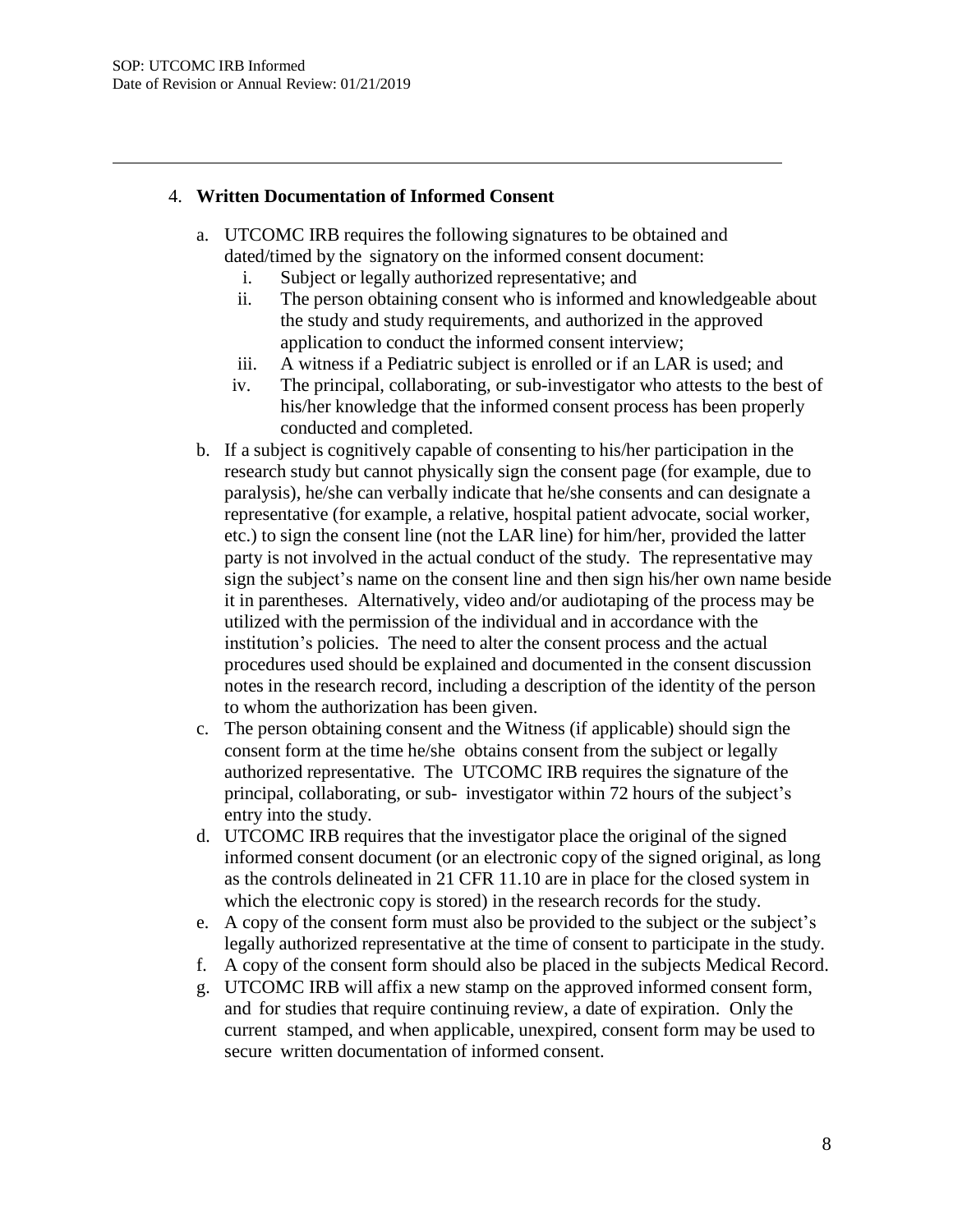- h. A copy of any approved current consent form will be kept in the IRB files for the study.
- i. UTCOMC IRB has the right to observe the consent process.
- j. Investigators are required to report to UTCOMC IRB any major deviations from or violations of the consent policies. See IRB SOP: Protocol Waivers and Deviations.

## 5. **Waiver or Alteration of Informed Consent**

a. General Waiver or Alteration

The UTCOMC IRB may approve an alteration or waiver of informed consent under 45 CFR 46.116(f) (45 CFR 46.116(d) under the previous Common Rule) provided that the IRB finds and documents the following conditions. Satisfaction of these conditions must be established the principal investigator in the Form 1 application:

- i. The research involves no more than minimal risk to the subjects;
- ii. The waiver or alteration will not adversely affect the rights and welfare of the subjects;
- iii. The research could not practicably be carried out without the waiver or alteration;
- iv. If the research involves using identifiable private information or identifiable biospecimens, the research could not practicably be carried out without using such information or biospecimens in an identifiable format; and
- v. Whenever appropriate, the subjects will be provided with additional pertinent information after participation.

Please note that the regulations at 45 CFR 46.116(d) of the revised Common Rule state that, "If an individual was asked to provide broad consent for the storage, maintenance, and secondary research use of identifiable private information or identifiable biospecimens, and refused to consent, an IRB cannot waive consent for the storage, maintenance, or secondary research use of the identifiable private information or identifiable biospecimens." This restriction on waivers of consent applies only to federally funded studies reviewed by the UTCOMC IRB.

b. Waiver or Alteration of Consent for Research Involving Public Benefit Programs

The UTCOMC IRB may approve an alteration or waiver of informed consent under 45 CFR 46.116(e) provided that the IRB finds and documents the following conditions. Satisfaction of these conditions must be established by the principal investigator in the Form 1 application: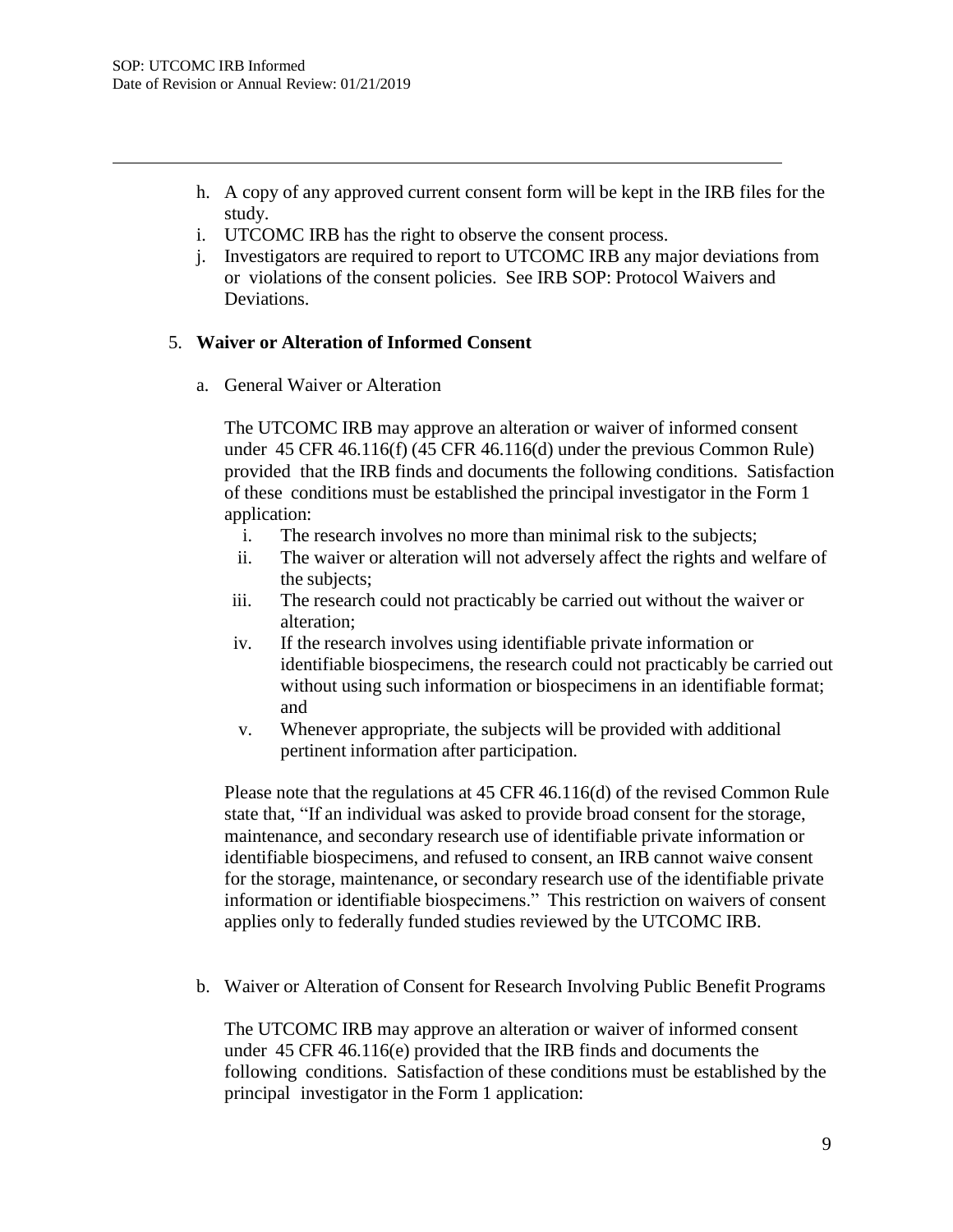- i. The research or demonstration project is to be conducted by or subject to the approval of state or local government officials and is designed to study, evaluate, or otherwise examine:
	- a) Public benefit or service programs;
	- b) Procedures for obtaining benefits or services under those programs;
	- c) Possible changes in or alternatives to those programs or procedures; or
	- d) Possible changes in methods or levels of payment for benefits or services under those programs; and
- ii. The research could not practicably be carried out without the waiver or alteration.
- c. Waiver of Consent for Screening, Recruiting, or Determining Eligibility

The UTCOMC IRB may approve an alteration or waiver of informed consent under  $45$  CFR  $46.116(g)$  provided that the IRB finds and documents the following conditions. Satisfaction of these conditions must be established by the principal investigator in the Form 1 application:

- i. The investigator will obtain information through oral or written communication with the prospective subject or legally authorized representative, or
- ii. The investigator will obtain identifiable private information or identifiable biospecimens by accessing records or stored identifiable biospecimens.

### 6. **Waiver of the Requirement to Obtain a Signed Consent Form**

- a. The UTCOMC IRB may waive the requirement for the investigator to obtain a signed consent form for some or all subjects if it finds any of the following:
	- i. That the only record linking the subject and the research would be the consent document and the principal risk would be potential harm resulting from a breach of confidentiality. Each subject will be asked whether the subject wants documentation linking the subject with the research, and the subject's wishes will govern; or
	- ii. That the research presents no more than minimal risk of harm to subjects and involves no procedures for which written consent is normally required outside of the research context; or
	- iii. If the subjects or legally authorized representatives are members of a distinct cultural group or community in which signing forms is not the norm, the research presents no more than minimal risk of harm to subjects and there is an appropriate alternative mechanism for documenting that informed consent was obtained.
- b. In cases in which the documentation requirement is waived, the IRB may require the investigator to provide subjects or legally authorized representatives with a written statement regarding the research.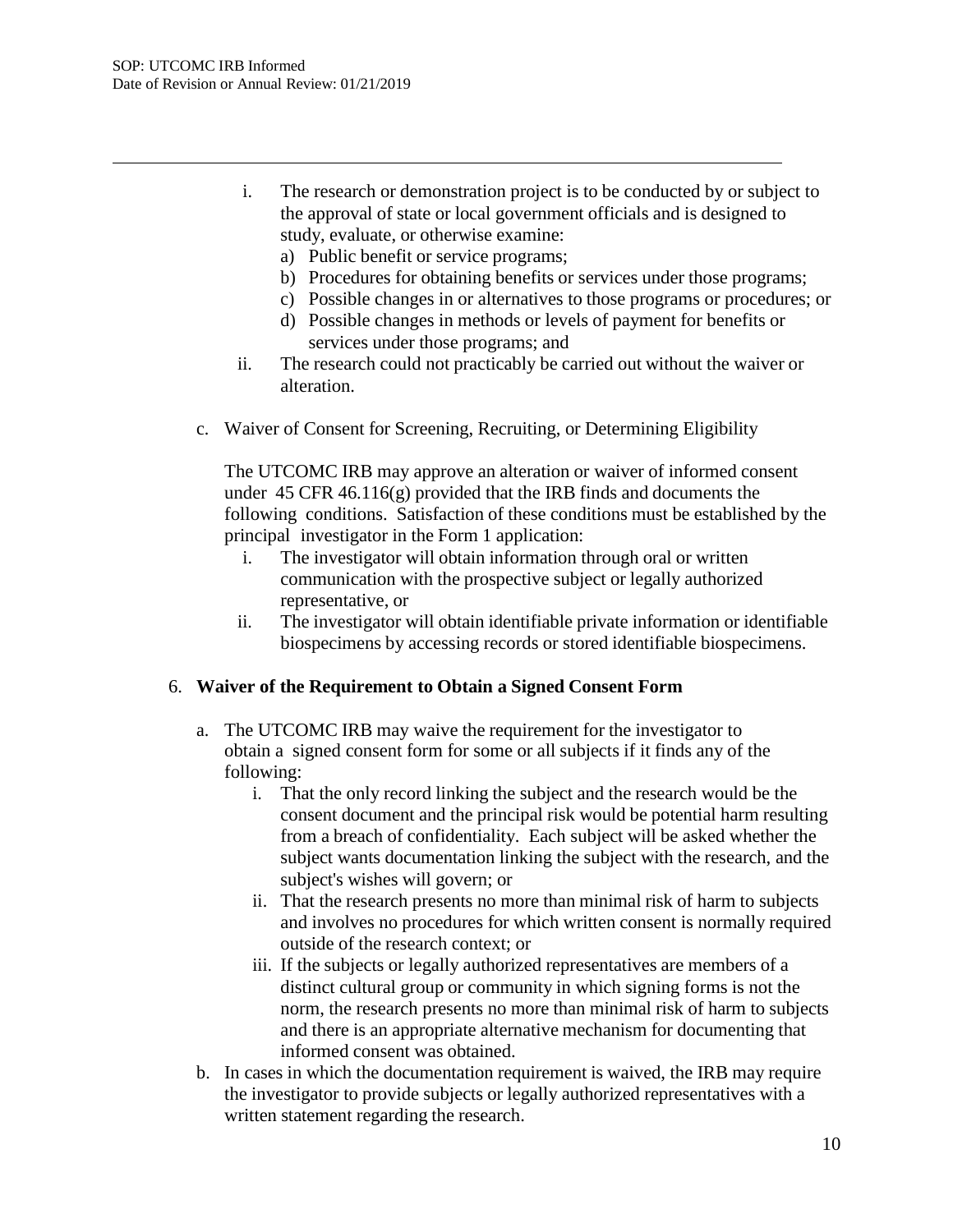c. For Non-English consent procedures, refer to UTCOM IRB SOP Non English Speaking Consent

### 7. **Consent Form Revisions**

- a. Consent form revisions for studies initially approved by the full Board will be reviewed by the full Board unless the changes satisfy criteria for expedited review.
- b. Any IRB approved revisions to the informed consent document that might relate to the subjects' willingness to continue participation in the study will necessitate the re-consent of all current subjects in the clinical study. Subjects who have completed the study may be mailed a copy of the changes to the consent document. UTCOMC IRB does not require re-contacting subjects who have completed their active participation if the revisions do not involve issues pertinent to their health, safety, or well-being. UTCOMC IRB does not require re-consent of subjects who are still actively participating when the revisions will not affect their willingness to continue participation in the study.
- c. UTCOMC IRB will affix a new stamp on the approved informed consent form. Only the current stamped, and when applicable, unexpired, consent form may be used to secure written documentation of informed consent.

# 8. **Consent by a Legally Authorized Representative and Other Special Consent Situations**

- a. Use of Legally Authorized Representatives (LAR) for Adult Subjects:
	- i. When prospective adult subjects lack adequate decision making capacity, investigators may not involve them in clinical research without the legally effective informed consent of the subject's legally authorized representative (LAR). Identification of the LAR for a subject incapable of making an autonomous decision is governed by state law. The LAR must be an adult who has exhibited special care and concern for the subject, who is familiar with the subject's personal values, who is reasonably available, and who is willing to serve. No person who is identified in a protective order or other court order that directs that person to avoid contact with the subject shall be eligible to serve as the subject's LAR. Identification of an LAR should normally be made using the following order of descending preference: conservator; guardian; attorney-in-fact; subject's spouse, unless legally separated; the subject's adult child; the subject's parent; the subject's adult sibling; any other adult relative of the subject; or any other adult who is familiar with the patient's personal values, who is reasonably available, and who is willing to serve as LAR.
	- ii. When consent has been obtained from the LAR due to the incompetence of the subject at the time of entry in a study, and the subject regains competence during study participation, then the principal investigator or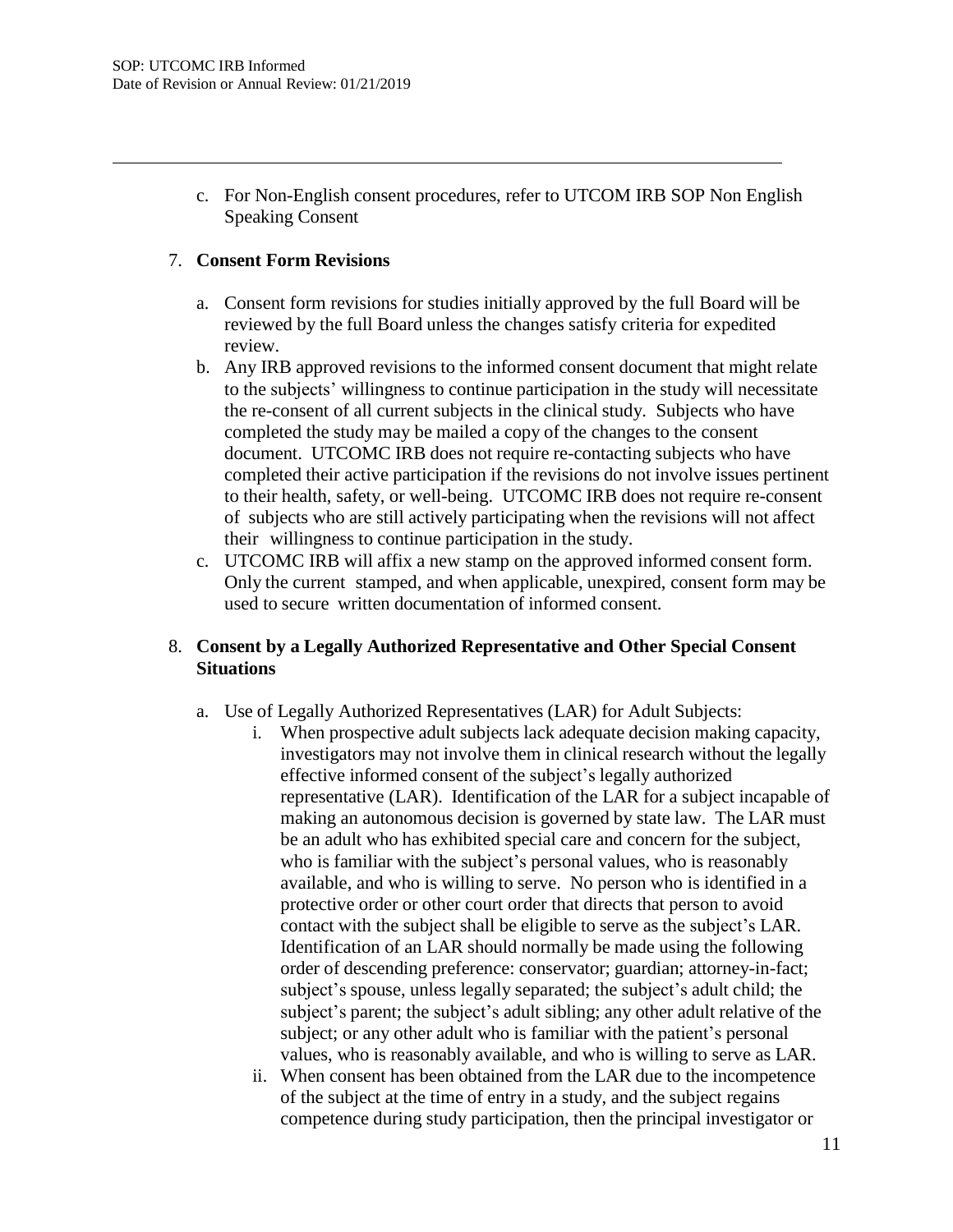designee must secure the subject's non-objection to continued participation in the study. This process should involve an interview and review of the consent document in the same manner as required at the time of entry into a study. The subject's agreement and signature on the consent form will indicate non-objection to continued participation in the study. A written copy of the consent document must be given to the subject.

- iii. If the LAR loses the legal right to consent for the subject while the subject is participating in a research study (e.g., loss of Power of Attorney for health care), a new LAR must be identified and give consent for the subject's continued participation in the study.
- b. Subjects Who May Lose Ability to Consent While in the Study:

Adults who have the capacity to consent during study enrollment, but who may lose the capacity to consent at some point during study participation (due to Alzheimer's disease for instance) can name a future LAR upon study enrollment. This should be done in writing, such as on a healthcare proxy form, and be kept with the subject's research record. At the time when the investigator determines the subject has lost the capacity to continue to consent to study participation, the designated LAR should be consented. In addition, assent of the adult subject should be obtained if possible. Further, the sustained objection in word or action of the subject to continued participation should be grounds for withdrawing the subject from the study, unless the study offers a unique opportunity for direct benefit not otherwise available outside the research setting.

c. Assent By Adult Subjects Who Lack the Capacity to Give Informed Consent:

If a research study will include the use of adults who do not have the capacity to consent, assent of the adult subject should be obtained if possible and documented on the adult assent discussion page of the consent form. If the adult subject cannot sign the assent line on the assent discussion page, this should be noted on the assent discussion page and in the research record. Further, the sustained objection in word or action of the subject to continued participation should be grounds for withdrawing the subject from the study, unless the study offers a unique opportunity for direct benefit not otherwise available outside the research setting.

d. Securing Consent By Telephone:

Securing informed consent by telephone is generally not allowed; however, the UTCOMC IRB may approve this procedure as an alteration of consent request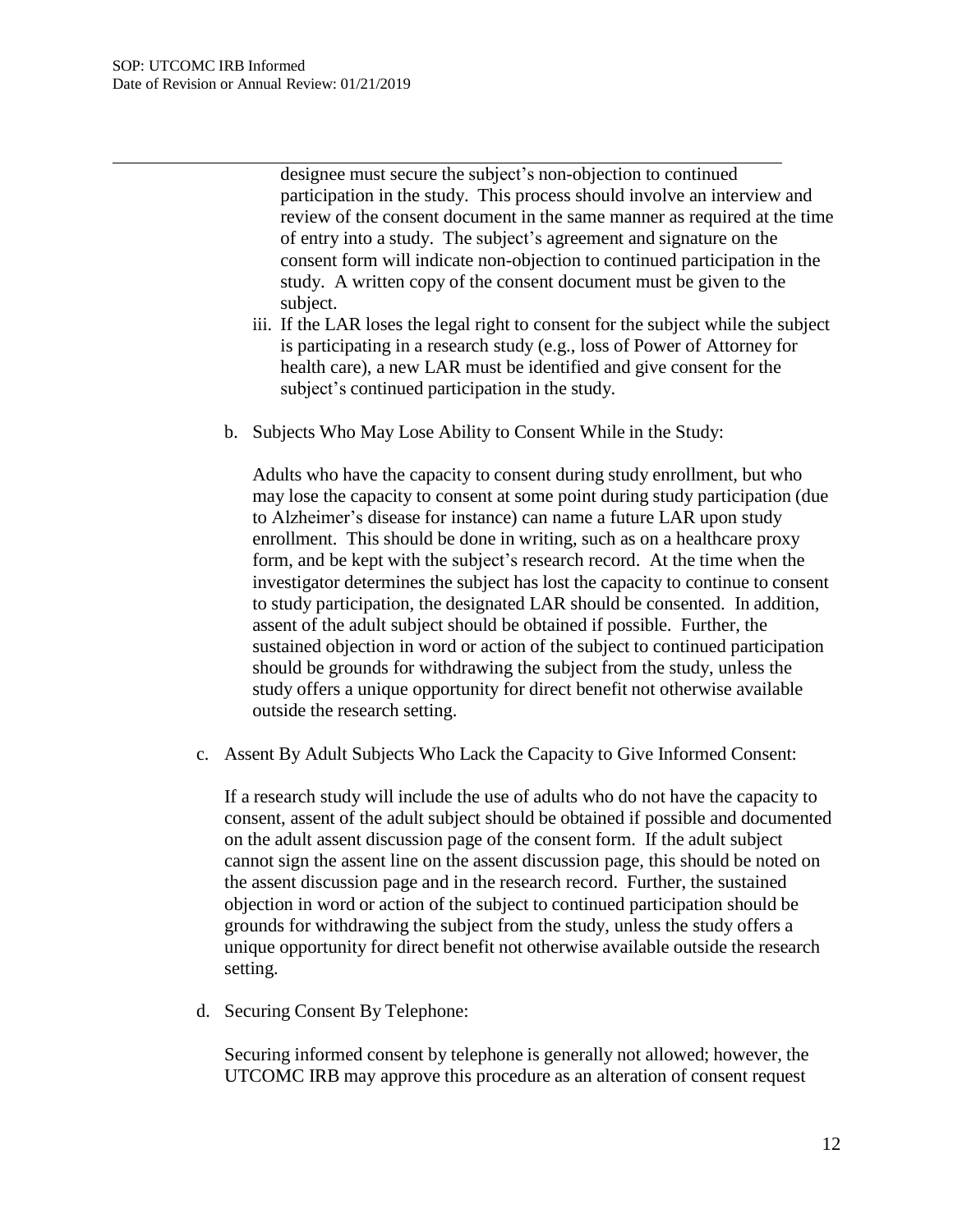made in the electronic research application. It is acceptable when necessary to send the informed consent document to the subject or legally authorized representative by email, mail or fax and to conduct the consent interview over the telephone or video conference when the subject or legally authorized representative can read the consent form as it is discussed.

The conversation must include a witness. The rationale for the witness is to ensure that the third party has heard both sides of the conversation and observed the potential subject consenting to participate in the research. The witness should be someone not associated with the study.

Study procedures may not be initiated until the signed consent form (with the subject's/LAR's initials on each page) is returned by facsimile (or approved alternative method discussed below) to the investigative site.

The consent form with the original signatures must be mailed or brought to the investigative site at the earliest opportunity. The IRB will also permit the use of alternative communication technologies in FDA-regulated studies, such as email, mail, or videoconference, provided that the consent form is sent to the prospective subject or legally authorized representative prior to the consent interview, the subject or legally authorized representative can read the consent form as it is discussed, and an image of the signed consent form is returned to the investigative site prior to the initiation of study procedures.

In addition, alteration of the consent process to secure consent by telephone may sometimes be allowed for a study that is not FDA-regulated. A request to secure consent by telephone must be submitted as an alteration of informed consent in the electronic research application, with a justification that establishes that the study could not practicably be carried out without the alteration and that the rights and welfare of subjects will not be adversely affected by the alteration of the consent process.

- e. For **Non-English** consent procedures, see IRB SOP: UTCOMC IRB Non-English Speaking Subjects.
- f. For **Pediatric Assent and Parental Permission**, see IRB SOP: UTCOMC IRB Review of Research – Additional Protections for Children.